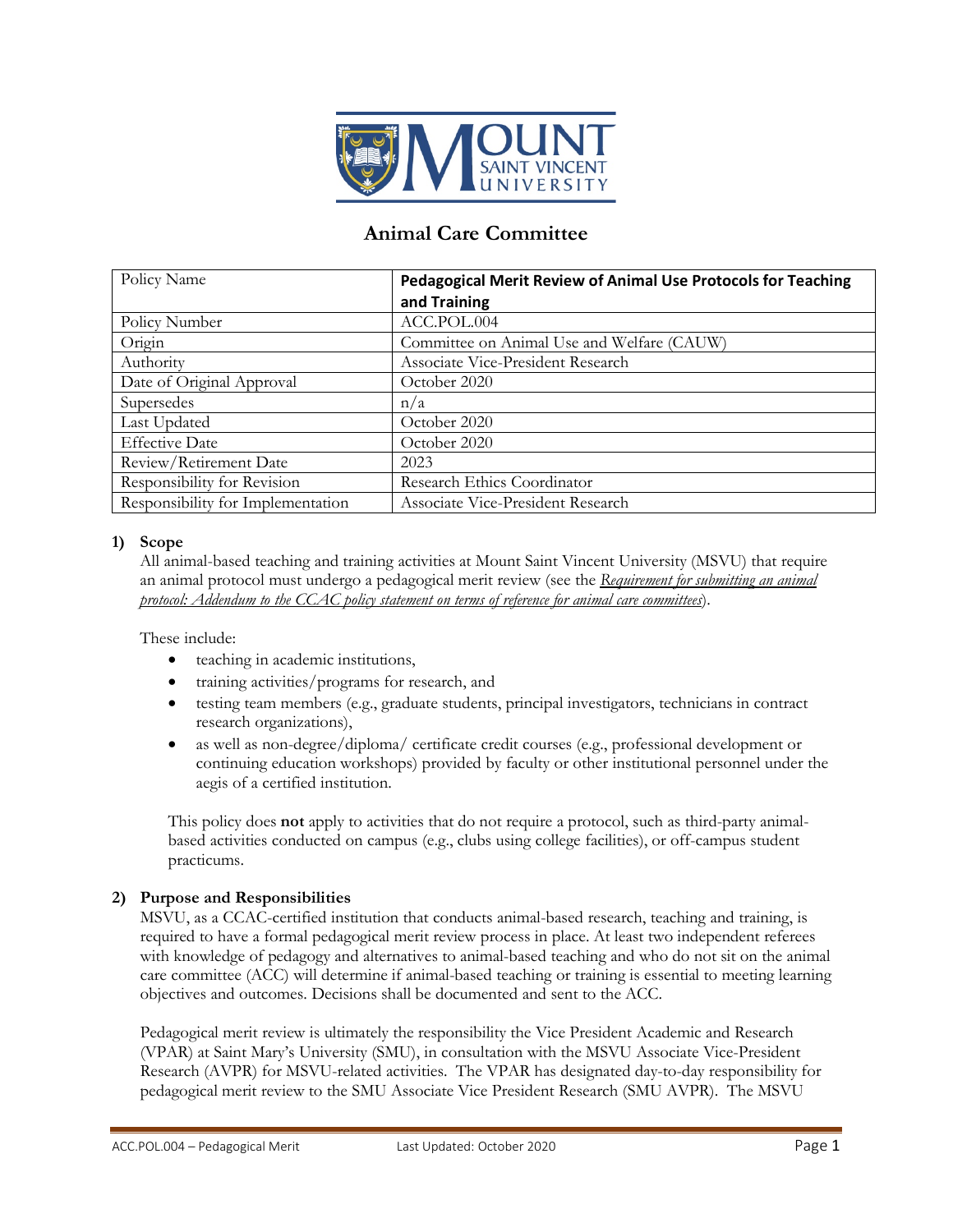AVPR has authorized the SMU Animal Care Coordinator to manage the pedagogical merit review process.

Relevant CCAC policy documents that inform this Policy are:

- *CCAC policy on Pedagogical merit of live animal-based teaching and training (CCAC, 2016)*
- *CCAC FAQ on Pedagogical merit of live animal-based teaching and training (CCAC, 2020)*

## **3) Policy**

## a) **Frequency of Pedagogical Merit Reviews:**

The pedagogical merit review of live animal-based teaching and training should be undertaken for every new teaching or training course and reviewed at least every four years for ongoing teaching or training, even if there are no changes to the course. Ongoing teaching or training can undergo a pedagogical merit review when a new protocol is submitted. The four-year interval gives institutions enough time to identify possible replacement alternatives.

## b) **Pedagogical Merit Reviewers**

Ideally, at least two independent referees with knowledge of pedagogy and replacement alternatives to animal-based teaching or training should be involved in the pedagogical merit review. **Reviewers normally\* must not sit on the Animal Care Committee nor be involved with the proposed coursework under review.** There is no requirement for the same individual to possess knowledge in both areas as long as both areas are covered. Reviewers do not have to be "in-house", as in faculty, staff or other personnel at the institution.

*\*Animal care committee members who have knowledge of replacement alternatives in teaching and training should share that knowledge with the individuals responsible for pedagogical merit review. Knowledgeable animal care committee members may participate in pedagogical merit review as long as they recuse themselves from the ethical review of the same animal-based teaching or training project.*

## c) **Pedagogical Merit Review Process**

Per CCAC's guidelines, the SMU Animal Care Committee Coordinator has been authorized by the AVPR to manage administrative aspects of the process, and will work closely with the SMU AVPR, who is responsible for the pedagogical merit review.

Per CCAC's requirements, MSVU has developed two review forms:

- 1. The Pedagogical Merit Teaching Form
- 2. The Pedagogical Merit Reviewer Comment Form

The first should be completed by instructors to provide information on the course/training that will help the reviewers perform their assessment. The second form will guide reviewers in their evaluation of the course/training. Reviewers should receive the completed animal protocol form, the instructor's completed form, and a blank review form to document their comments and conclusions. The reviewers' comments will be documented and forwarded to the instructor, who will be given an opportunity to make appropriate changes to the protocol and related documents, based on the reviewers' comments, before resubmitting the documents to the reviewers, if necessary. Reviewers will then send their final comments and conclusion to the SMU AVPR (through the Animal Care Committee Coordinator). If pedagogical merit is confirmed, the SMU AVPR will submit the following to the animal care committee:

- the final protocol
- the reviewers' comments and conclusions

If based on the comments and conclusions of the reviewers, the SMU AVPR decides that there is no pedagogical merit, the ACC should not undertake ethical review of the protocol.